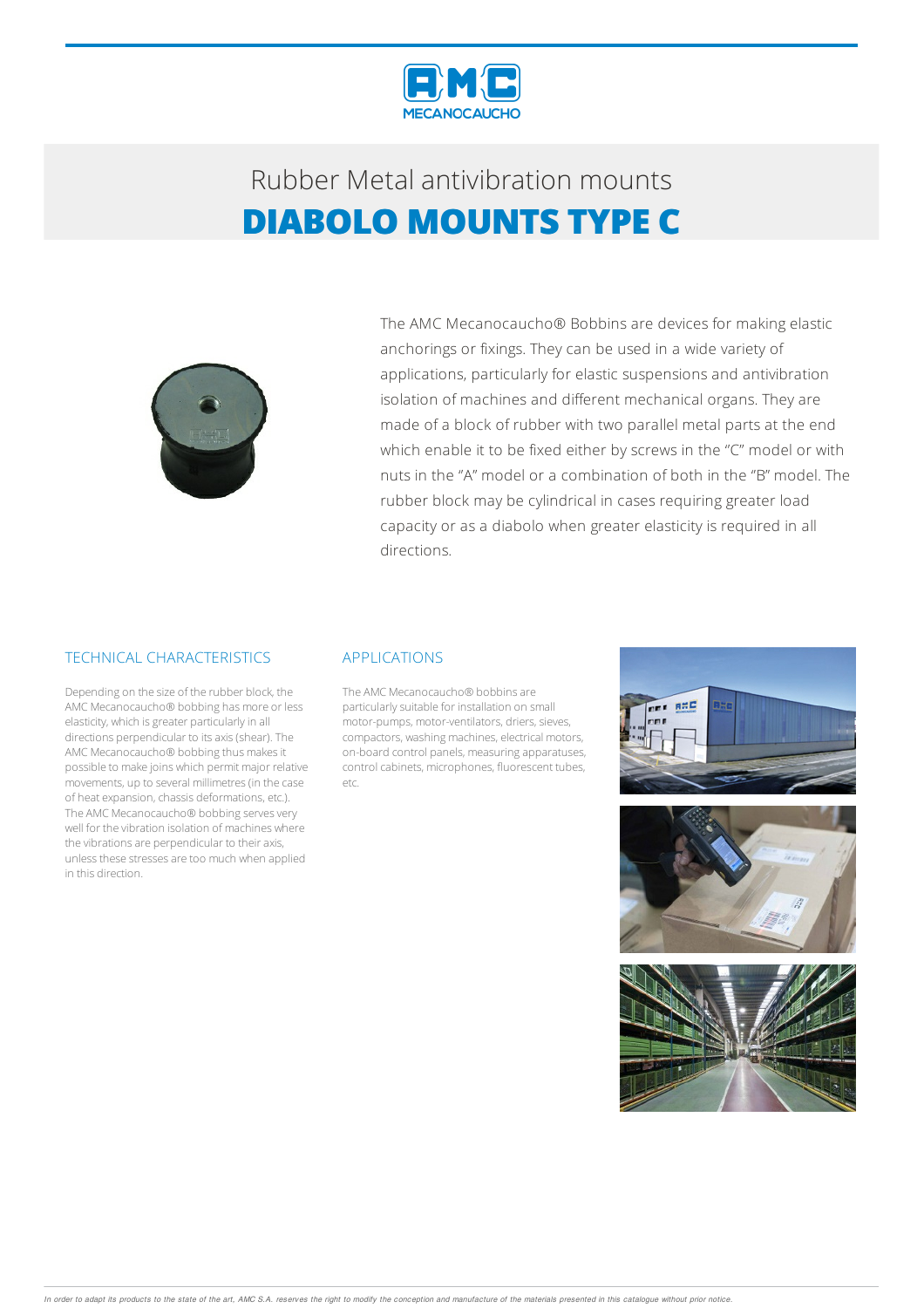

# Rubber Metal antivibration mounts **DIABOLO MOUNTS TYPE C**

#### DRAWINGS



### DIMENSIONS

| <b>Type</b> | A<br>(mm.) | B.<br>(mm.) | D<br>(mm.) | <b>COMPRESSION</b><br>LOAD Max. daN | <b>COMPRESSION</b><br>DEFLECT. Mm. | <b>SHEAR</b><br>LOAD Max, daN | <b>SHEAR</b><br>DEFLECT. Mm. | ÷<br>(mm.) | Code   |
|-------------|------------|-------------|------------|-------------------------------------|------------------------------------|-------------------------------|------------------------------|------------|--------|
| F.00N       | 20         | 19          | 13,5       | 12                                  | 2,5                                | 3                             | 5                            | M-6        | 129202 |
| F.3         | 30         | 25          | 24         | 40                                  | 5                                  | $\overline{4}$                | 4,5                          | $M-8$      | 129203 |
| F.ON        | 40         | 28          | 19         | 30                                  | 5                                  | 2,5                           | 4,5                          | $M-10$     | 129204 |
|             |            |             |            |                                     |                                    |                               |                              | $M-8$      | 129213 |
| F.9         | 40         | 30          | 26         | 45                                  | 3                                  | $\overline{4}$                | 4,5                          | $M-8$      | 129205 |
| F.7         | 44         | 42          | 25         | 50                                  | 6                                  | 9                             | 6                            | $M-8$      | 129206 |
| F.1         | 60         | 44          | 24         | 40                                  | 5                                  | $\overline{7}$                | 5                            | $M-8$      | 129207 |
| F.2         | 60         | 44          | 34         | 75                                  | 5                                  | 12                            | 6                            | $M-8$      | 129208 |
|             |            |             |            |                                     |                                    |                               |                              | $M-10$     | 128002 |
| F.4         | 60         | 60          | 50         | 150                                 | 8                                  | 30                            | 10                           | $M-10$     | 129209 |
| F.8         | 60         | 36          | 37         | 100                                 | 7                                  | 20                            | 8                            | $M-10$     | 129210 |
| F.5         | 80         | 70          | 70         | 300                                 | 9,5                                | 55                            | 9,8                          | $M-14$     | 129211 |
| F.6         | 95         | 76          | 80         | 400                                 | 9,5                                | 70                            | 8                            | M-16       | 129212 |